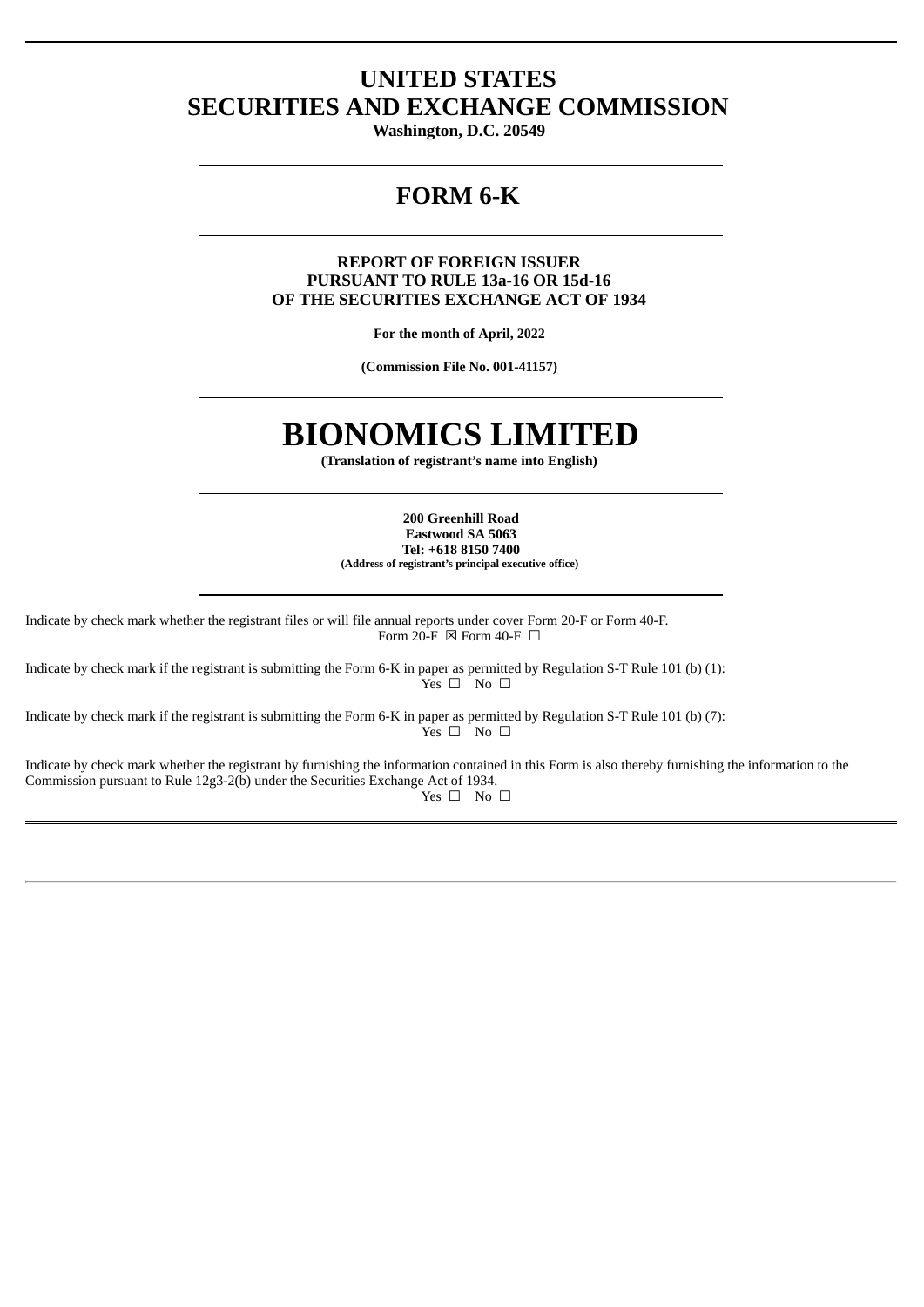#### **INFORMATION CONTAINED IN THIS REPORT ON FORM 6-K**

On April 29, 2022, Bionomics Limited (the "Company") released its Appendix 4C - Quarterly Cashflow Report for the period ended 31 March 2022 with the Australian Securities Exchange (ASX), as required by the laws and regulations of Australia. The release is furnished herewith as Exhibit 99.1 to this report on Form 6-K.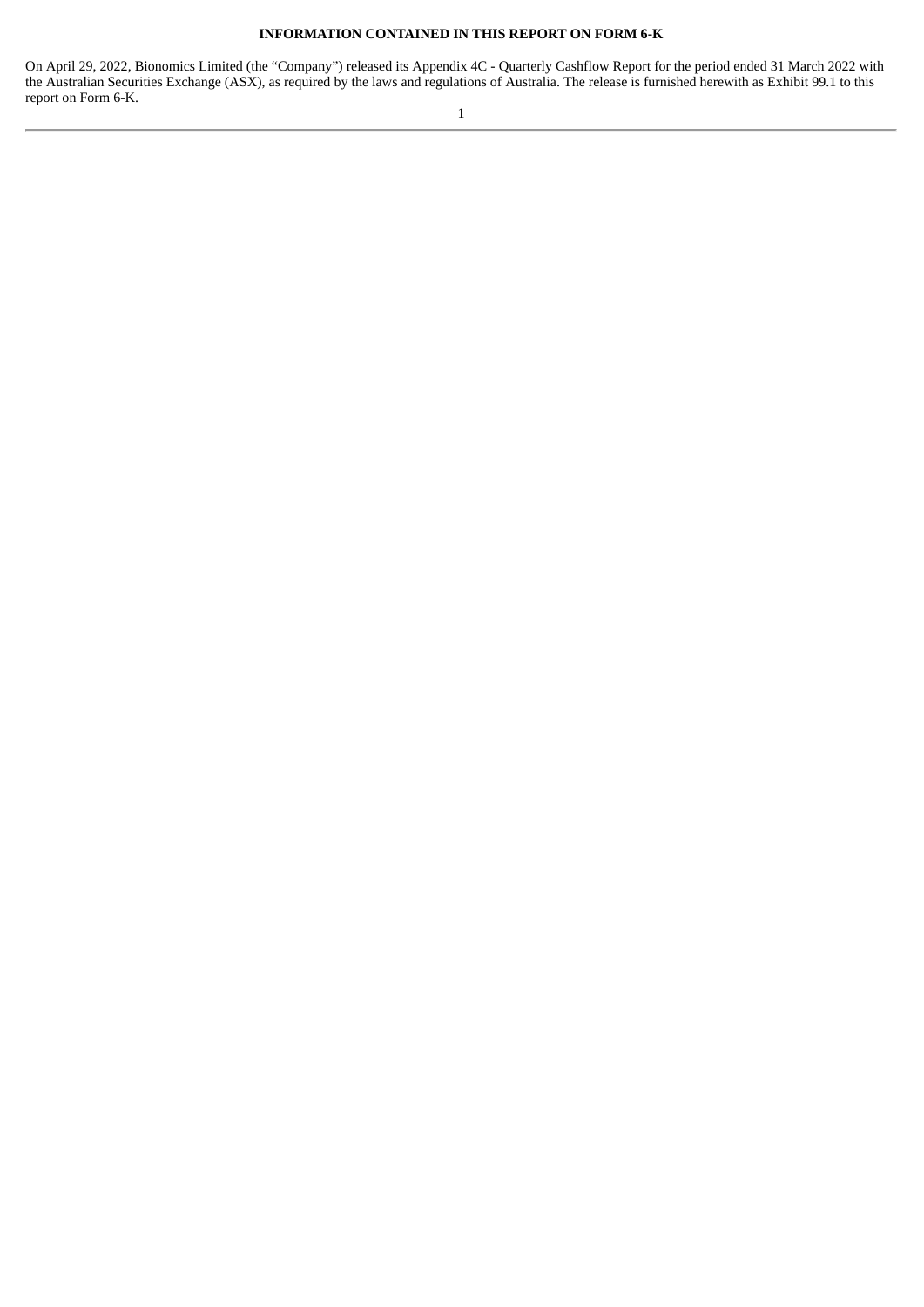| Exhibit | <b>Description</b>                                      |
|---------|---------------------------------------------------------|
| 99.1    | <b>Quarterly Report for the Period Ended March 2022</b> |

 $\overline{\phantom{a}}$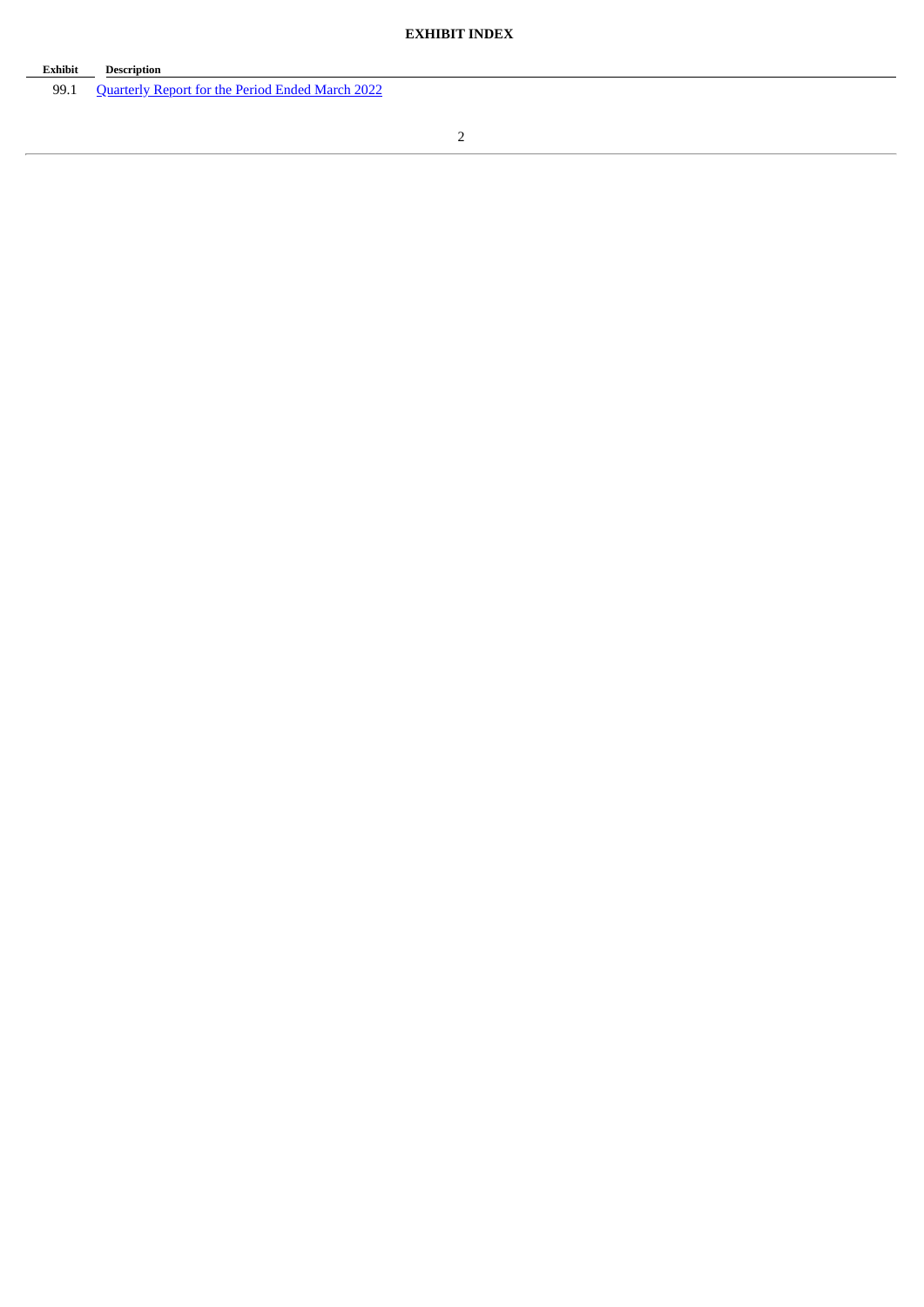### **SIGNATURES**

Pursuant to the requirements of the Securities Exchange Act of 1934, the registrant has duly caused this report to be signed on its behalf by the undersigned, thereto duly authorized.

### **Bionomics Limited** (Registrant)

| By:             | /s/ Errol De Souza                          |  |
|-----------------|---------------------------------------------|--|
| Name:<br>Title: | Errol De Souza, Ph.D.<br>Executive Chairman |  |

Date: April 29, 2022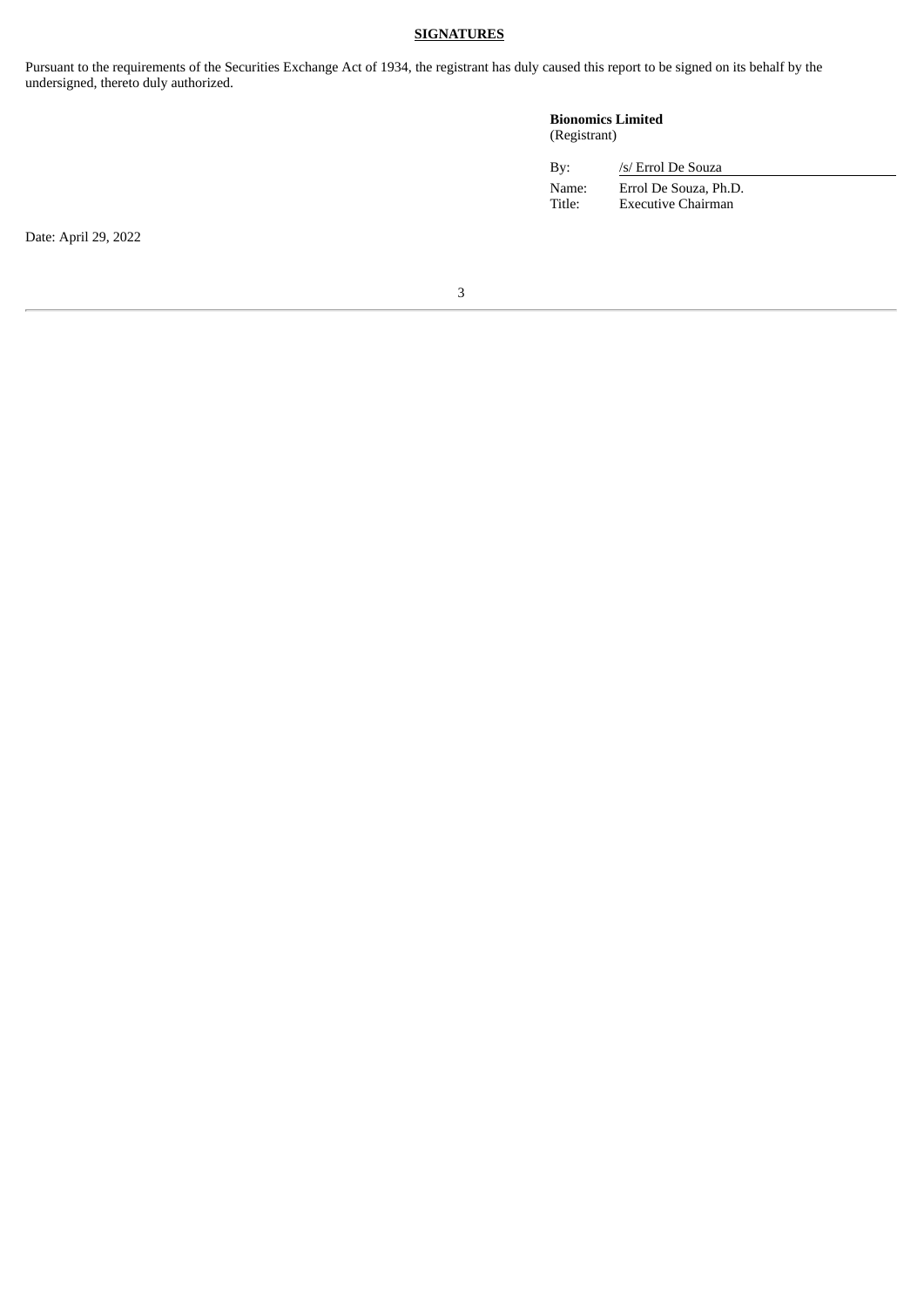

**ABN 53 075 582 740**

# <span id="page-4-0"></span>**ASX ANNOUNCEMENT 29 April 2022**

# **Quarterly Activities and Cashflow Report**

Bionomics Limited (ASX:BNO, NASDAQ:BNOX), ("Bionomics" or "the Company") a global, clinical stage biopharmaceutical company, today released its Appendix 4C – Quarterly Cashflow Report. Highlights during the quarter ended 31 March 2022 ("Quarter") and up to the date of this announcement include:

- On 4 January 2022, the Company announced that it had initiated its Phase 2 clinical trial (the PREVAIL Study) to evaluate BNC210 for the acute treatment of Social Anxiety Disorder ("SAD"), with topline results expected by the end of 2022.
- On 6 January 2022, Bionomics announced that it closed its US\$23 million US securities offering following the full exercise of the underwriters' option to purchase additional ADSs.
- On 6 January 2022, the Company also announced that it would be participating in the H.C. Wainwright BioConnect Conference virtually from 10 – 13 January 2022.
- On 14 January 2022, Bionomics rang the Nasdaq Stock Market Closing Bell.
- On 28 January 2022, Bionomics released its Appendix 4C Quarterly Cashflow Report for the quarter ended 31 December 2021.
- On 23 February 2022, Bionomics released its Half-Year Report for the half-year ended December 31, 2021.
- On 14 March 2022, Bionomics announced that it had received \$263,634 in licensing revenue from its successful participation in the Cancer Therapeutics CRC (CTx). The CTx has licensed two targets to Pfizer Inc. under a potential US\$460M deal.
- On 6 April 2022, Bionomics' Executive Chairman, Dr. Errol De Souza participated in a Fireside Chat hosted by Berenberg Capital Markets analyst Esther Hong to discuss the ongoing BNC210 Phase 2 SAD PREVAIL and Post-Traumatic Stress Disorder ("PTSD") ATTUNE trials.

# **Financing Activity**

- On 6 January 2022, the Company announced the issuance of 243,300 ADSs, each representing 180 ordinary shares of Bionomics, pursuant to the exercise in full of the underwriters' option to purchase additional ADSs in connection with the previously announced initial public offering in the United States ("the Offering"). The ADSs were sold at a public offering price of US\$12.35 per ADS and the Company received after share issue costs, \$3,928,060..
- The Company's cash balance on 31 March 2022 was \$39.58 million (31 December 2021: \$40.35 million).

Bionomics Limited | 200 Greenhill Road, South Australia, +61 8 8150 7400, ABN: 53 075 582 740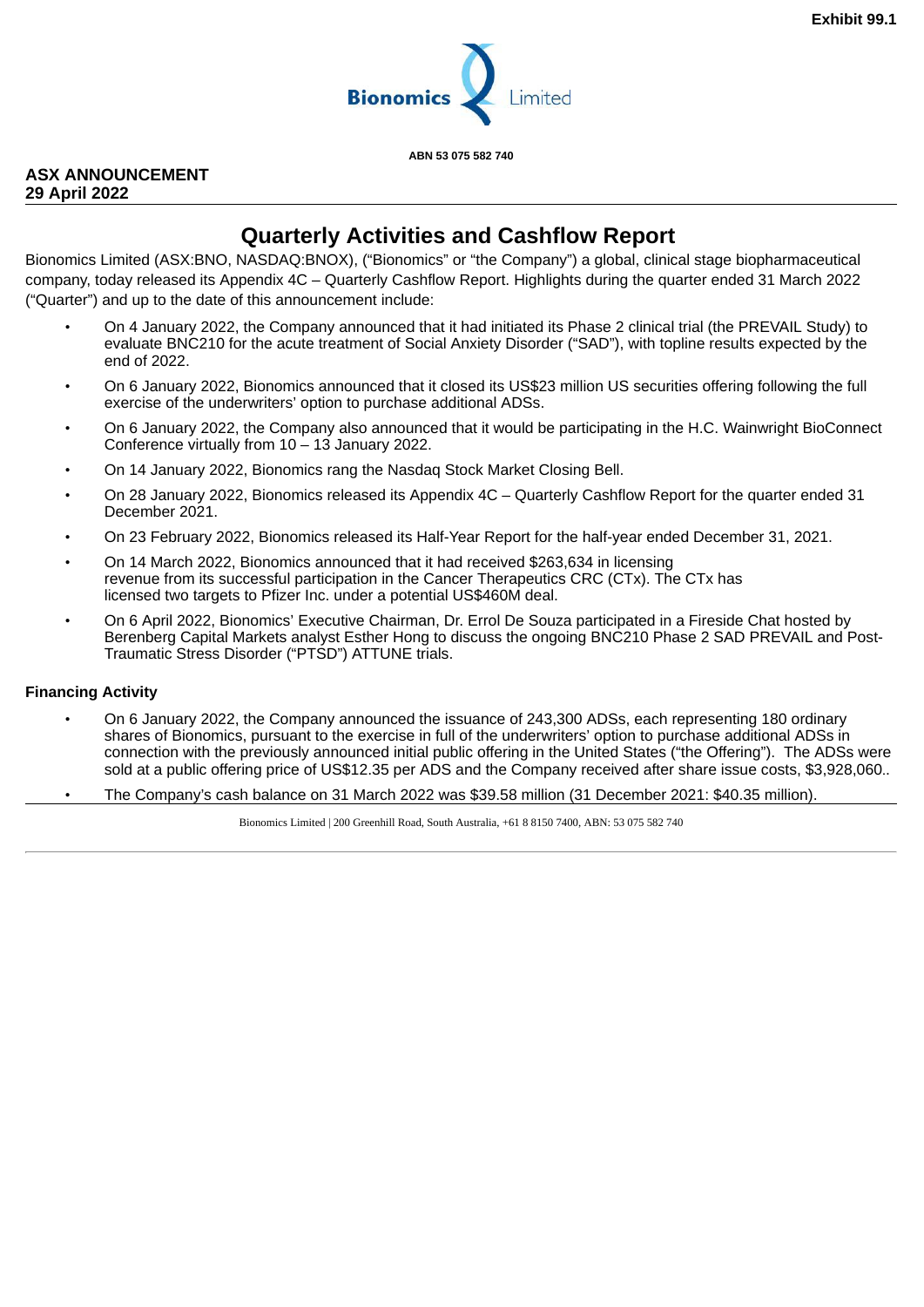• Research & development expenditure paid for the Quarter decreased to \$2.27 million from \$2.63 million compared with the previous Quarter, that is, a decrease of 13.69%, primarily associated with the ATTUNE and PREVAIL Studies. The ATTUNE Study is evaluating the oral tablet formulation of BNC210 compared to placebo in approximately 200 PTSD patients in the U.S. There are 25 clinical sites open and recruiting patients for the trial is underway. The PREVAIL Study is evaluating two doses of the oral tablet formulation of BNC210 compared to placebo as an acute treatment for Social Anxiety Disorder in approximately 150 patients in the U.S. Recruitment for this trial commenced during January 2022.

For the purpose of Listing Rule 4.7C.3, the Executive Chairman was paid during the Quarter \$180,000 in consulting fees and \$8,000 for reimbursement of health benefit insurance in accordance with the consulting agreement and the other Directors were paid during the Quarter \$101,000 in directors fees.

Released on authority of the Board.

# **FOR FURTHER INFORMATION PLEASE CONTACT:**

**General:** Ms Suzanne Irwin Company Secretary +61 8 8150 7400 CoSec@bionomics.com.au **Investor Relations:** Mr. Connor Bernstein Vice President, Strategy and Corporate Development +1 (831) 246-3642 cbernstein@bionomics.com.au

# **About Bionomics Limited**

Bionomics (ASX:BNO, NASDAQ:BNOX) is a clinical-stage biopharmaceutical company developing novel, allosteric ion channel modulators designed to transform the lives of patients suffering from serious central nervous system (CNS) disorders with high unmet medical need. Bionomics is advancing its lead drug candidate, BNC210, an oral, proprietary, selective negative allosteric modulator of the α7 nicotinic acetylcholine receptor, for the acute treatment of Social Anxiety Disorder (SAD) and chronic treatment of Post-Traumatic Stress Disorder (PTSD). Beyond BNC210, Bionomics has a strategic partnership with Merck & Co., Inc (known as MSD outside the United States and Canada) with two drugs in early-stage clinical trials for the treatment of cognitive deficits in Alzheimer's disease and other central nervous system conditions. www.bionomics.com.au

# **Factors Affecting Future Performance**

This announcement contains "forward-looking" statements within the meaning of the U.S. federal securities laws. Any statements contained in this announcement that relate to prospective events or developments, including, without limitation, statements related to the Offering are deemed to be forward-looking statements. Words such as "believes," "anticipates," "plans," "expects," "projects," "forecasts," "will" and similar expressions are intended to identify forward-looking statements. There are a number of important factors that could cause actual results or events to differ materially from those indicated by these forward-looking statements. The Company undertakes no obligation to publicly update any forward-looking statement, whether as a result of new information, future events, or otherwise. Actual results could differ materially from those discussed in this ASX announcement.

Bionomics Limited | 200 Greenhill Road, South Australia, +61 8 8150 7400, ABN: 53 075 582 740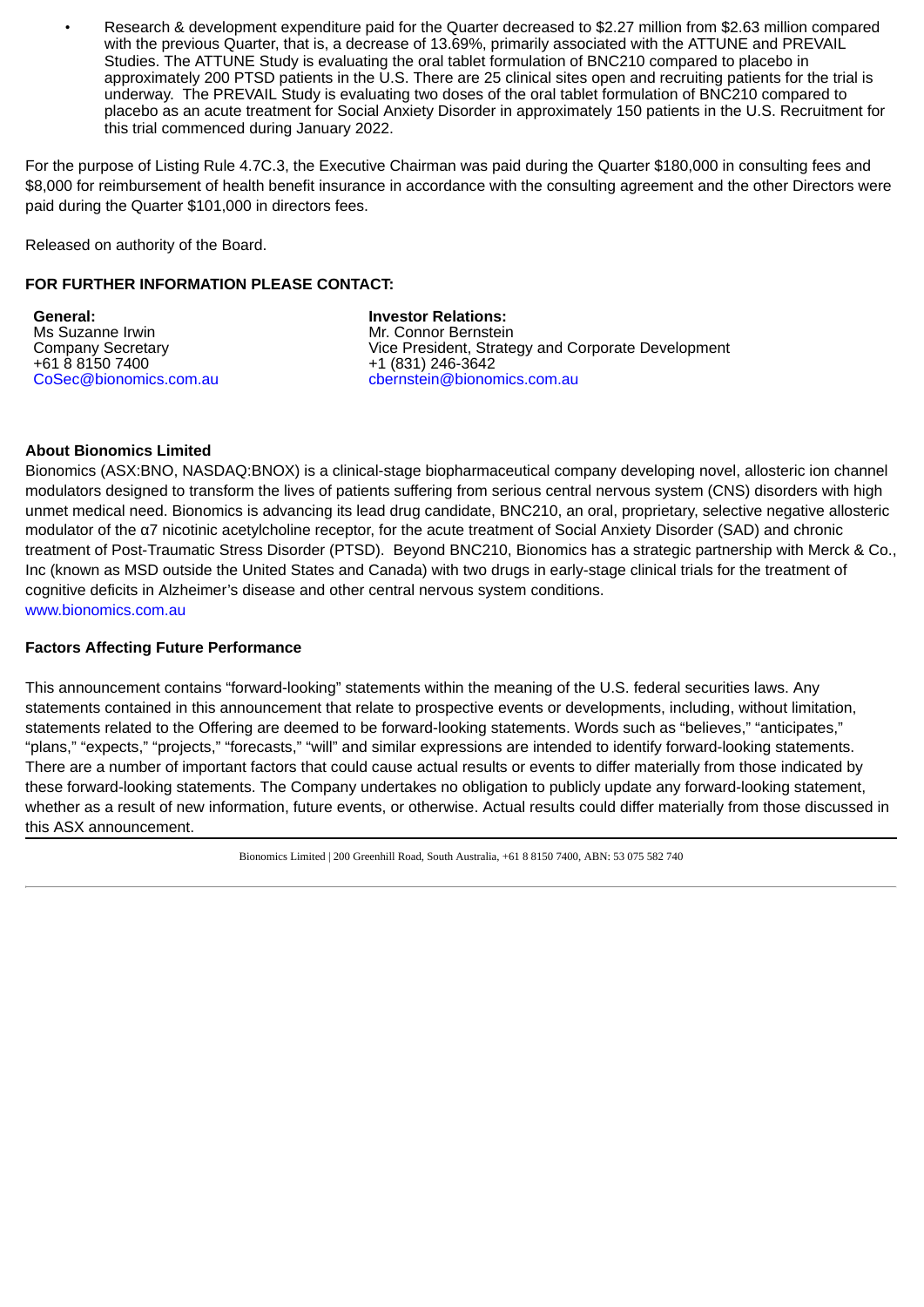# **Appendix 4C**

# **Quarterly cash flow report for entities subject to Listing Rule 4.7B**

| Name of entity |                                                |                                   |                                             |
|----------------|------------------------------------------------|-----------------------------------|---------------------------------------------|
|                | <b>Bionomics Limited</b>                       |                                   |                                             |
| <b>ABN</b>     | Quarter ended ("current quarter")              |                                   |                                             |
| 53 075 582 740 |                                                | 31 March 2022                     |                                             |
| $\mathbf{1}$   | <b>Consolidated statement of cash flows</b>    | <b>Current quarter</b><br>\$A'000 | Year to date<br>(9 months)<br><b>SA'000</b> |
| 1.             | Cash flows from operating activities           |                                   |                                             |
| 1.1            | Receipts from customers                        |                                   |                                             |
| 1.2            | Payments for                                   |                                   |                                             |
|                | (a) research and development                   | (2.269)                           | (8, 172)                                    |
|                | (b) product manufacturing and operating costs  |                                   |                                             |
|                | (c) advertising and marketing                  |                                   |                                             |
|                | (d) leased assets                              |                                   |                                             |
|                | (e) staff costs                                | (342)                             | (1, 140)                                    |
|                | (f) administration and corporate costs         | (1, 292)                          | (6, 567)                                    |
| 1.3            | Dividends received (see note 3)                |                                   |                                             |
| 1.4            | Interest received                              |                                   | 4                                           |
| 1.5            | Interest and other costs of finance paid       | (8)                               | (34)                                        |
| 1.6            | Income taxes paid                              |                                   |                                             |
| 1.7            | Government grants and tax incentives           |                                   |                                             |
| 1.8            | Other (provide details if material)            |                                   |                                             |
|                | (a) rent received                              |                                   | 7                                           |
|                | (b) license fees received                      | 264                               | 264                                         |
| 1.9            | Net cash from / (used in) operating activities | (3,647)                           | (15, 638)                                   |

ASX Listing Rules Appendix 4C (17/07/20) Page 1 + See chapter 19 of the ASX Listing Rules for defined terms.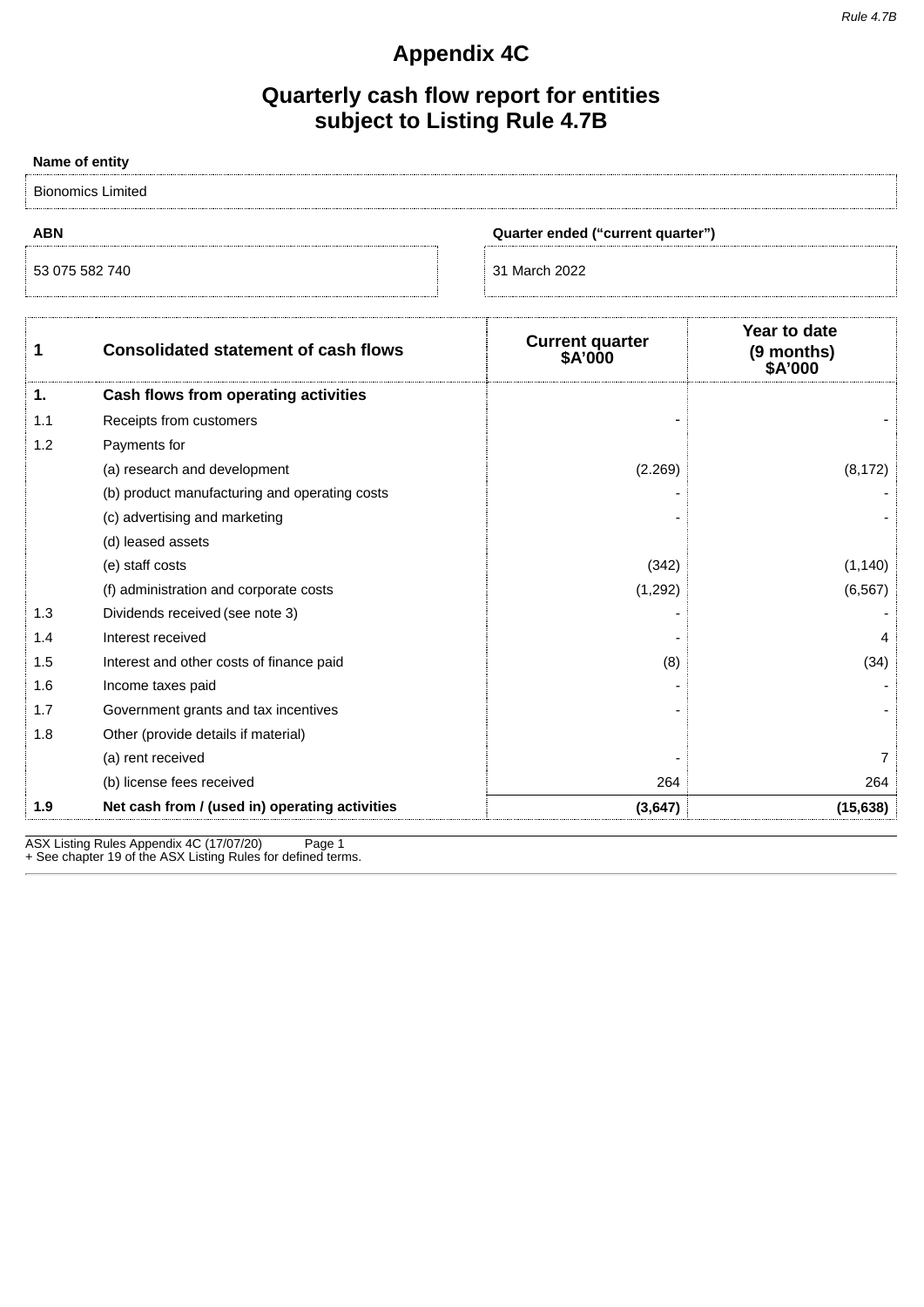| 1   | <b>Consolidated statement of cash flows</b><br>(continued) | <b>Current quarter<br/>\$A'000</b> | Year to date<br>(9 months)<br><b>\$A'000</b> |
|-----|------------------------------------------------------------|------------------------------------|----------------------------------------------|
| 2.  | Cash flows from investing activities                       |                                    |                                              |
| 2.1 | Payments to acquire or for:                                |                                    |                                              |
|     | (a) entities                                               |                                    |                                              |
|     | (g) businesses                                             |                                    |                                              |
|     | (h) property, plant and equipment                          | (2)                                | (2)                                          |
|     | (i) investments                                            |                                    |                                              |
|     | (j) intellectual property                                  |                                    |                                              |
|     | (k) other non-current assets                               |                                    |                                              |
| 2.2 | Proceeds from disposal of:                                 |                                    |                                              |
|     | (a) entities                                               |                                    |                                              |
|     | (I) businesses                                             |                                    |                                              |
|     | (m) property, plant and equipment                          |                                    | 175                                          |
|     | (n) investments                                            |                                    | 436                                          |
|     | (o) intellectual property                                  |                                    |                                              |
|     | (p) other non-current assets                               |                                    |                                              |
| 2.3 | Cash flows from loans to other entities                    |                                    |                                              |
| 2.4 | Dividends received (see note 3)                            |                                    |                                              |
| 2.5 | Other (provide details if material)                        |                                    |                                              |
|     | Net cash outflow from disposal of French operations        |                                    |                                              |
|     | (a) payment of costs                                       |                                    |                                              |
|     | (b) cash balance disposed of                               |                                    |                                              |
| 2.6 | Net cash from / (used in) investing activities             | (2)                                | 609                                          |
|     |                                                            |                                    |                                              |

ASX Listing Rules Appendix 4C (17/07/20) Page 2 + See chapter 19 of the ASX Listing Rules for defined terms.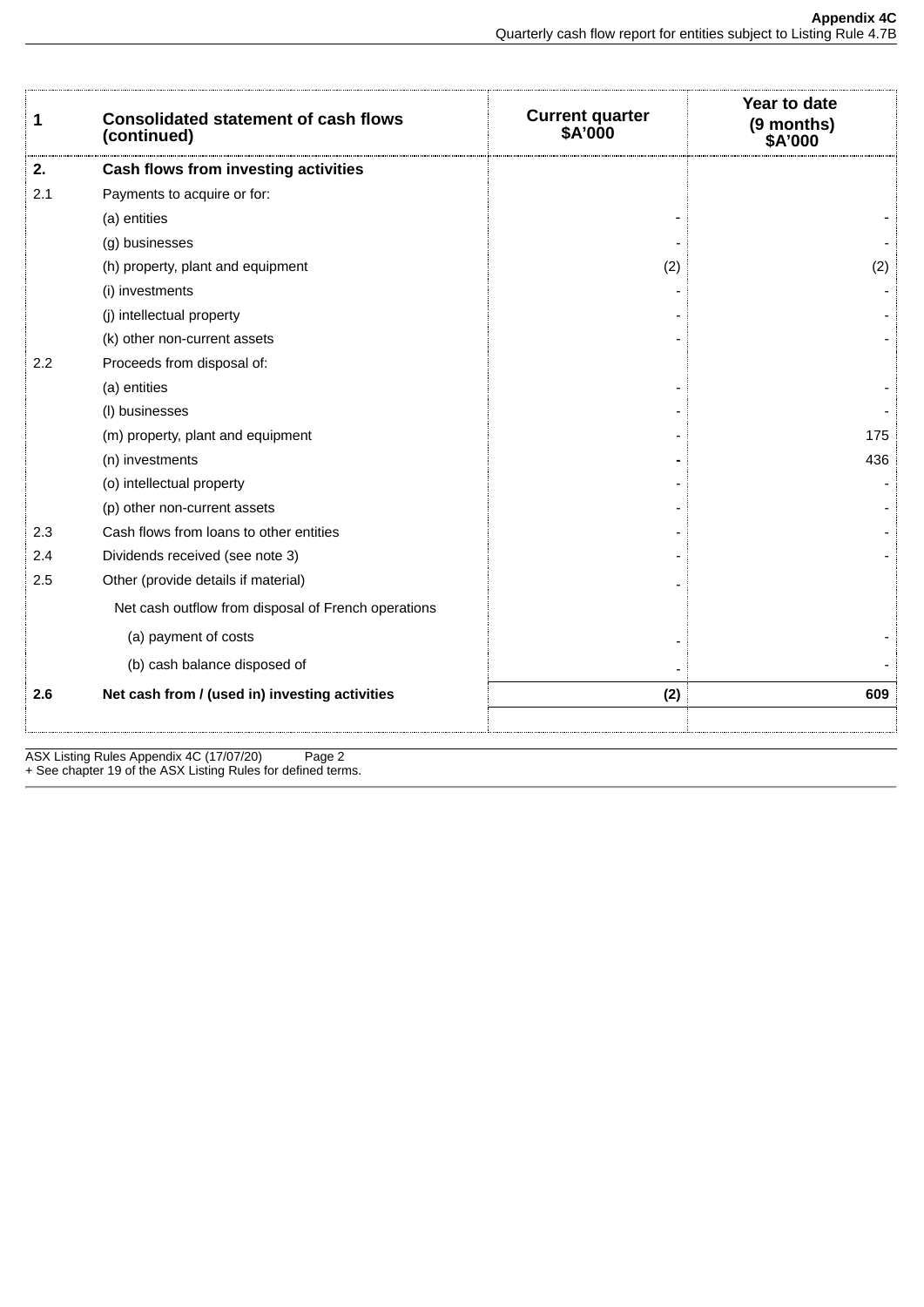| 1    | <b>Consolidated statement of cash flows</b><br>(continued)                                 | <b>Current quarter</b><br><b>\$A'000</b> | Year to date<br>(9 months)<br><b>\$A'000</b> |
|------|--------------------------------------------------------------------------------------------|------------------------------------------|----------------------------------------------|
| 3    | Cash flows from financing activities                                                       |                                          |                                              |
| 3.1  | Proceeds from issues of equity securities (excluding<br>convertible debt securities)       | 4,224                                    | 32,890                                       |
| 3.2  | Proceeds from issue of convertible debt securities                                         |                                          |                                              |
| 3.3  | Proceeds from exercise of options                                                          |                                          |                                              |
| 3.4  | Transaction costs related to issues of equity securities or<br>convertible debt securities | (296)                                    | (5, 132)                                     |
| 3.5  | Proceeds from borrowings                                                                   |                                          |                                              |
| 3.6  | Principal element of lease payments                                                        | (37)                                     | (136)                                        |
| 3.7  | Transaction costs related to loans and borrowings                                          |                                          |                                              |
| 3.8  | Dividends paid                                                                             |                                          |                                              |
| 3.9  | Other (provide details if material)                                                        |                                          |                                              |
| 3.10 | Net cash from / (used in) financing activities                                             | 3.891                                    | 27.622                                       |
|      |                                                                                            |                                          |                                              |
| 4    | Net increase / (decrease) in cash and cash<br>equivalents for the period                   |                                          |                                              |
| 4.1  | Cash and cash equivalents at beginning of period                                           | 40,352                                   | 28,499                                       |
| 4.2  | Net cash from / (used in) operating activities (item 1.9<br>above)                         | (3,647)                                  | (15, 638)                                    |
| 4.3  | Net cash from / (used in) investing activities (item 2.6 above)                            | (2)                                      | 609                                          |

| - 4.6   | Cash and cash equivalents at end of period                          | 39.584  | 39.584     |
|---------|---------------------------------------------------------------------|---------|------------|
| : 4.5   | Effect of movement in exchange rates on cash held                   | (1.010) | (1,508)    |
| 4.4     | Net cash from / (used in) financing activities (item 3.10<br>above) | 3.891   | 27.622     |
| 3. 4. ت | The cash from 7 (used in) investing activities (item 2.6 above)     |         | <b>DUY</b> |

ASX Listing Rules Appendix 4C (17/07/20) Page 3 + See chapter 19 of the ASX Listing Rules for defined terms.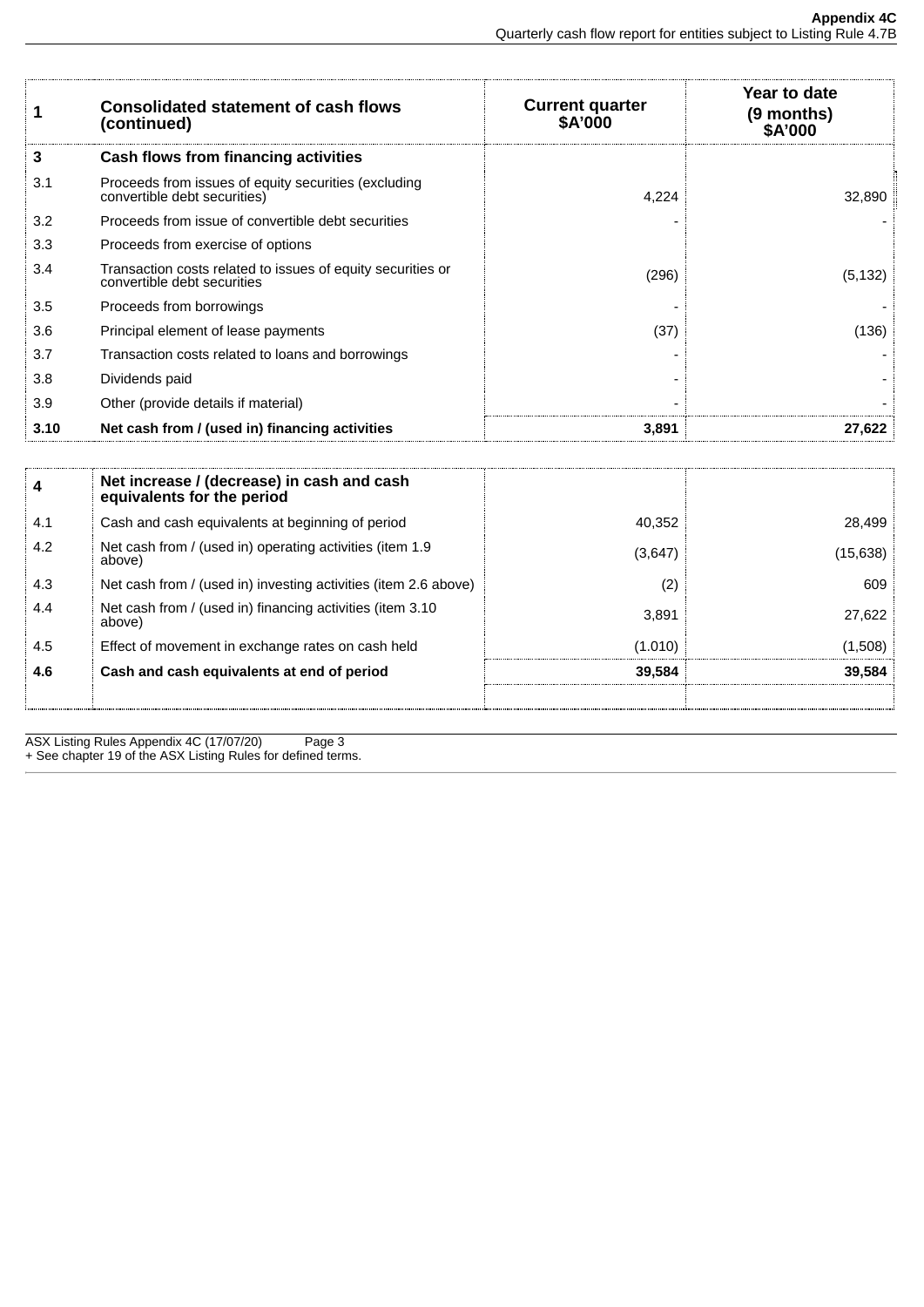|     | Reconciliation of cash and cash equivalents<br>at the end of the quarter (as shown in the consolidated<br>statement of cash flows) to the related items in the accounts | <b>Current quarter</b><br><b>SA'000</b> | <b>Previous quarter</b><br><b>SA'000</b> |
|-----|-------------------------------------------------------------------------------------------------------------------------------------------------------------------------|-----------------------------------------|------------------------------------------|
| 5.1 | <b>Bank balances</b>                                                                                                                                                    | 39.584                                  | 40.352                                   |
| 5.2 | Call deposits                                                                                                                                                           |                                         |                                          |
| 5.3 | <b>Bank overdrafts</b>                                                                                                                                                  |                                         |                                          |
|     | Other (provide details)                                                                                                                                                 |                                         |                                          |
| 5.5 | Cash and cash equivalents at end of quarter (should<br>equal item 4.6 above)                                                                                            | 39.584                                  | 40.352                                   |

|        | Payments to related parties of the entity and their associates                                                                                                                                                                               | <b>Current quarter</b><br><b>SA'000</b> |
|--------|----------------------------------------------------------------------------------------------------------------------------------------------------------------------------------------------------------------------------------------------|-----------------------------------------|
| 6.1(a) | Aggregate amount of payments to related parties and their associates included in item 1<br>(Director fees)                                                                                                                                   | 101                                     |
| 6.1(b) | Aggregate amount of payments to related parties and their associates included in item 1<br>(Executive chairman consulting fee and reimbursement of medical benefit insurance as per the<br>Employment Agreement with the Executive Chairman) | 188.                                    |
| 6.2    | Aggregate amount of payments to related parties and their associates included in item 2                                                                                                                                                      |                                         |
|        | Note: if any amounts are shown in items 6.1 or 6.2, your quarterly activity report must include a description of, and an explanation for, such payments.                                                                                     |                                         |

|            | <b>Financing facilities</b><br>Note: the term "facility' includes all forms of financing arrangements<br>available to the entity.<br>Add notes as necessary for an understanding of the sources of finance<br>available to the entity.                                                                                                                               | Total facility amount at<br>quarter end<br>\$A'000 | Amount drawn at<br>quarter end<br>\$A'000 |
|------------|----------------------------------------------------------------------------------------------------------------------------------------------------------------------------------------------------------------------------------------------------------------------------------------------------------------------------------------------------------------------|----------------------------------------------------|-------------------------------------------|
| 7.1        | Loan facilities                                                                                                                                                                                                                                                                                                                                                      |                                                    |                                           |
| 7.2        | Credit standby arrangements                                                                                                                                                                                                                                                                                                                                          |                                                    |                                           |
| 7.3        | Other (please specify)                                                                                                                                                                                                                                                                                                                                               |                                                    |                                           |
| 7.4        | <b>Total financing facilities</b>                                                                                                                                                                                                                                                                                                                                    |                                                    |                                           |
| 7.5<br>7.6 | Unused financing facilities available at quarter end<br>Include in the box below a description of each facility above, including the lender, interest rate, maturity date and whether it is secured or unsecured. If any additional financing facilities have been entered into or are<br>quarter end, include a note providing details of those facilities as well. |                                                    |                                           |
|            |                                                                                                                                                                                                                                                                                                                                                                      |                                                    |                                           |

ASX Listing Rules Appendix 4C (17/07/20) Page 4 + See chapter 19 of the ASX Listing Rules for defined terms.

Î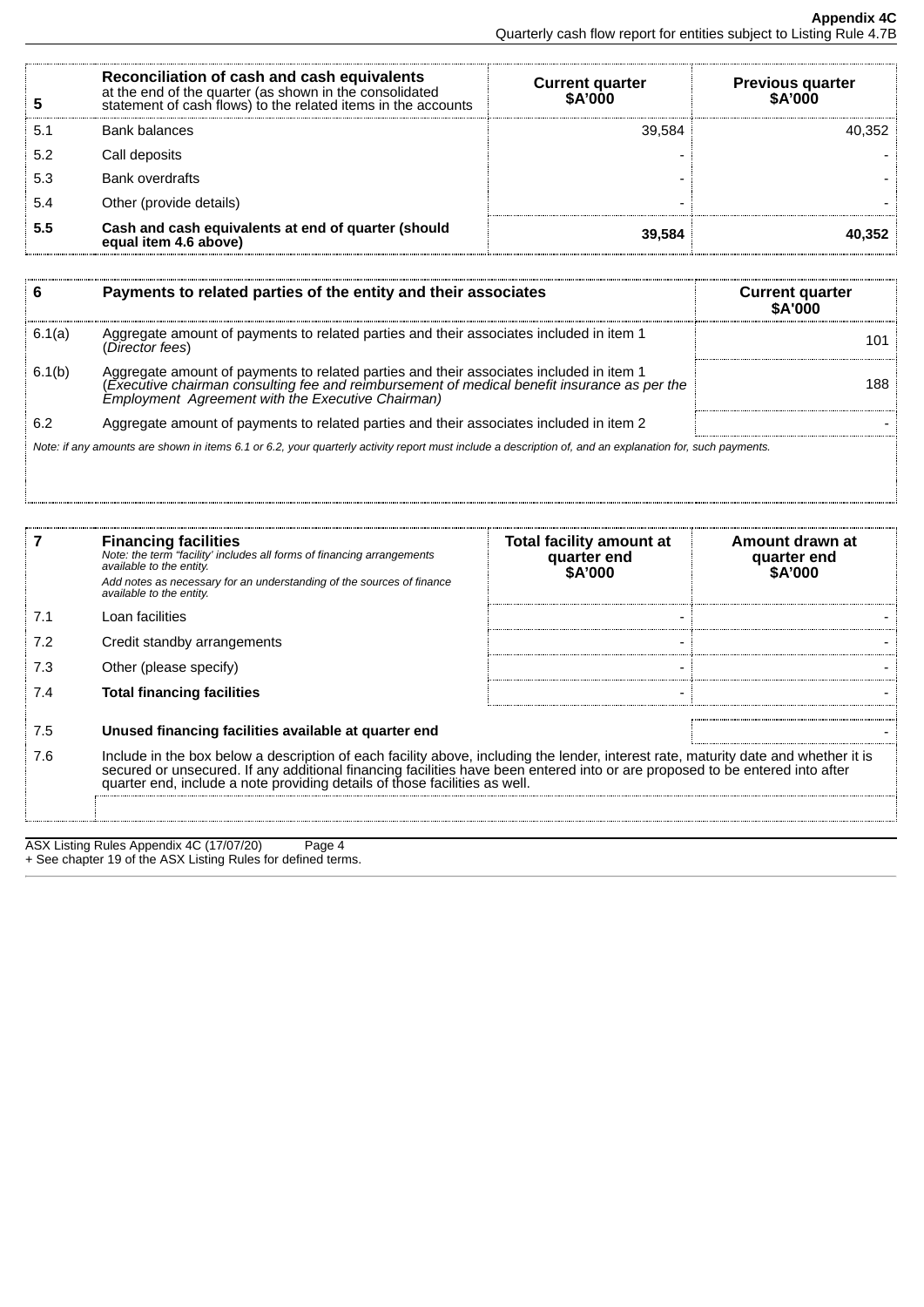| 8      |                                                                                                                                                                                                                              | Estimated cash available for future operating activities                                                                                       | <b>SA'000</b> |
|--------|------------------------------------------------------------------------------------------------------------------------------------------------------------------------------------------------------------------------------|------------------------------------------------------------------------------------------------------------------------------------------------|---------------|
| 8.1    |                                                                                                                                                                                                                              | Net cash from / (used in) operating activities (item 1.9)                                                                                      | (3,647)       |
| 8.2    |                                                                                                                                                                                                                              | Cash and cash equivalents at quarter end (item 4.6)                                                                                            | 39,584        |
| 8.3    |                                                                                                                                                                                                                              | Unused finance facilities available at quarter end (item 7.5)                                                                                  |               |
| 8.4    |                                                                                                                                                                                                                              | Total available funding (item $8.2 +$ item $8.3$ )                                                                                             | 39.584        |
| 8.5    |                                                                                                                                                                                                                              | Estimated quarters of funding available (item 8.4 divided by item 8.1)                                                                         | 10.85         |
|        | Note: if the entity has reported positive net operating cash flows in item 1.9, answer item 8.5 as "N/A". Otherwise, a figure for the estimated quarters of<br>funding available must be included in item 8.5.               |                                                                                                                                                |               |
| 8.6    | If item 8.5 is less than 2 quarters, please provide answers to the following questions:                                                                                                                                      |                                                                                                                                                |               |
|        | 8.6.1                                                                                                                                                                                                                        | Does the entity expect that it will continue to have the current level of net operating cash flows for the time being<br>and, if not, why not? |               |
|        | Answer                                                                                                                                                                                                                       |                                                                                                                                                |               |
|        | Has the entity taken any steps, or does it propose to take any steps, to raise further cash to fund its operations and,<br>8.6.2<br>if so, what are those steps and how likely does it believe that they will be successful? |                                                                                                                                                |               |
| Answer |                                                                                                                                                                                                                              |                                                                                                                                                |               |
|        | Does the entity expect to be able to continue its operations and to meet its business objectives and, if so, on what<br>8.6.3<br>basis?                                                                                      |                                                                                                                                                |               |
|        | Answer                                                                                                                                                                                                                       |                                                                                                                                                |               |
|        |                                                                                                                                                                                                                              | Note: where item 8.5 is less than 2 quarters, all of questions 8.6.1, 8.6.2 and 8.6.3 above must be answered.                                  |               |

# **Compliance statement**

- 1 This statement has been prepared in accordance with accounting standards and policies which comply with Listing Rule 19.11A.
- 2 This statement gives a true and fair view of the matters disclosed.

Date: 29 April 2022

Authorised by: The Board (Name of body or officer authorising release – see note 4)

# **Notes**

1. This quarterly cash flow report and the accompanying activity report provide a basis for informing the market about the entity's activities for the past quarter, how they have been financed and the effect this has had on its cash position. An entity

ASX Listing Rules Appendix 4C (17/07/20) Page 5 + See chapter 19 of the ASX Listing Rules for defined terms.